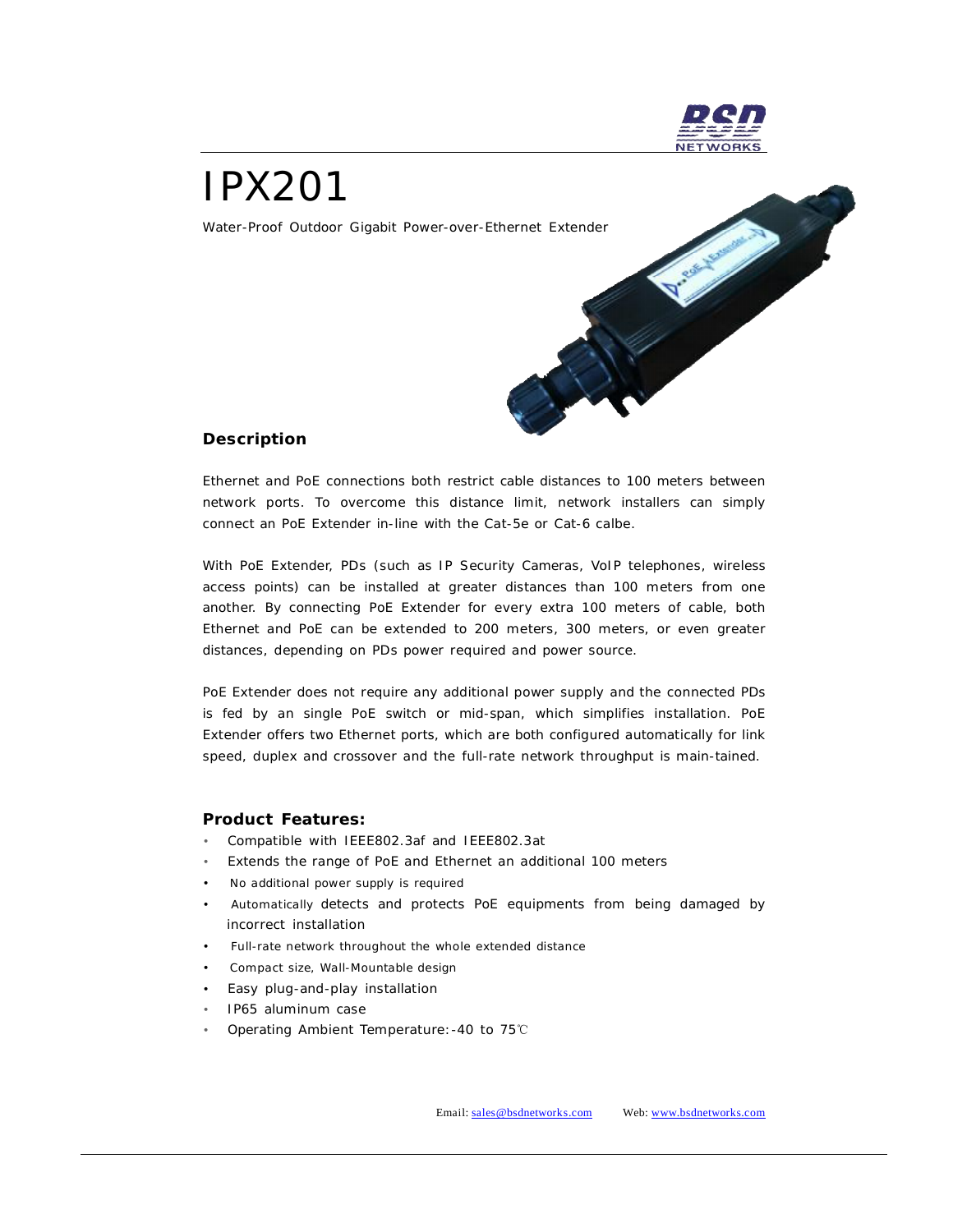

## **Specifications: Item** Description No. of channels 1 Pass Through Data Rates | 10/100/1000 Mbps half/full duplex Power over Ethernet input  $\vert$  Pin Assignment and Polarity: Both 1/2 (-), 3/6 (+) and 7/8 (-), 4/5 (+) Power over Ethernet Output | Pin Assignment and Polarity: 1/2 (-), 3/6 (+) Output Power: up to 22W Connectors Shielded RJ-45, EIA 568A and 568B Network cables <br>
Shielded category 5 (or higher) Dimensions 140mm x 40mm x 30mm Mounting Wall of shelf Environment | Outdoor IP65 Environmental Conditions Operating Ambient Temperature:-40 to 75℃ Operating Humidity: Maximum 90%, Non-condensing Storage Temperature:-40 to 75℃ Storage Humidity: Maximum 95%, Non-condensing Regulatory Compliance | IEEE 802.3af (PoE), IEEE 802.3at (PoE+) RoHS Compliant, CE, FCC Electromagnetic FCC Part15, Class B

## **Application**